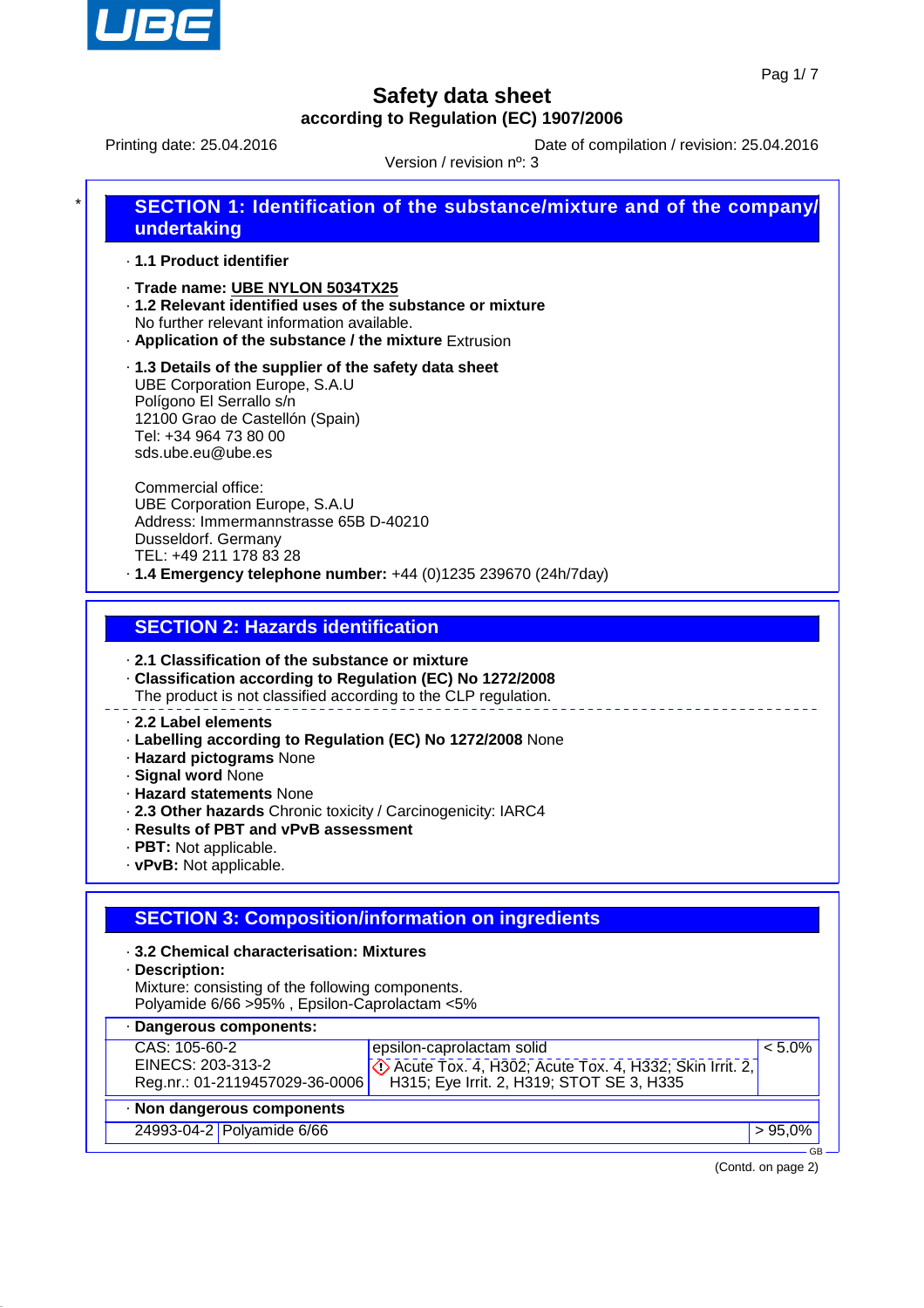

Printing date: 25.04.2016 **Date of compilation / revision: 25.04.2016** 

Version / revision nº: 3

**Trade name: UBE NYLON 5034TX25**

## **SECTION 4: First aid measures**

- · **4.1 Description of first aid measures** · **After inhalation:** Melted state: Supply fresh air; consult doctor in case of complaints. · **After skin contact:** After contact with the molten product, cool rapidly with cold water. Do not pull solidified product off the skin. Seek medical treatment. · **After eye contact:**
- Rinse opened eye for several minutes under running water. If symptoms persist, consult a doctor. · **After swallowing:**

Rinse out mouth and then drink plenty of water. Seek medical treatment.

- · **4.2 Most important symptoms and effects, both acute and delayed** No further relevant information available.
- · **4.3 Indication of any immediate medical attention and special treatment needed** No further relevant information available.

### **SECTION 5: Firefighting measures**

· **5.1 Extinguishing media**

· **Suitable extinguishing agents: Water** Fire-extinguishing powder

Carbon dioxide · **5.2 Special hazards arising from the substance or mixture**

In case of fire, the following can be released:

Carbon monoxide (CO)

Carbon Dioxide (CO2)

Under certain fire conditions, traces of other toxic gases cannot be excluded, e.g.:

Hydrogen cyanide (HCN)

Ammonia (NH3)

- · **5.3 Advice for firefighters**
- · **Protective equipment:** Wear fully protective suit.

Wear self-contained respiratory protective device.

# **SECTION 6: Accidental release measures**

· **6.1 Personal precautions, protective equipment and emergency procedures** Not required.

- · **6.2 Environmental precautions:** Do not allow to enter sewers/ surface or ground water.
- · **6.3 Methods and material for containment and cleaning up:** Send for recovery or disposal in suitable receptacles.
- · **6.4 Reference to other sections** See Section 7 for information on safe handling. See Section 8 for information on personal protection equipment. See Section 13 for disposal information.

(Contd. on page 3)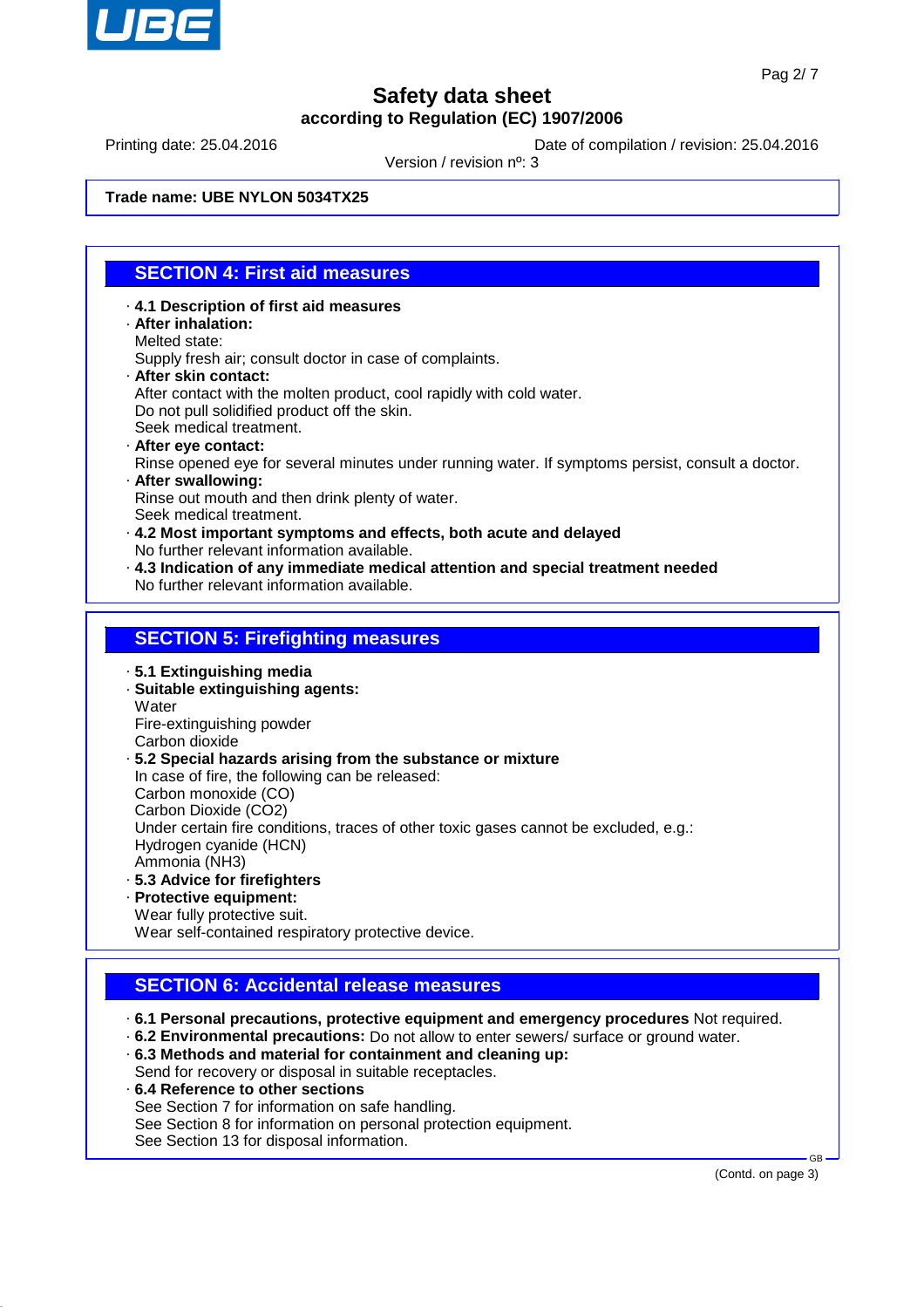

Printing date: 25.04.2016 **Date of compilation / revision: 25.04.2016** 

Version / revision nº: 3

**Trade name: UBE NYLON 5034TX25**

## **SECTION 7: Handling and storage**

- · **7.1 Precautions for safe handling** No special measures required. Handle with care - Do not subject to grinding/shock/friction. Ensure good ventilation/exhaustion at the workplace.
- · **Information about fire and explosion protection:** Protect against electrostatic charges.
- · **7.2 Conditions for safe storage, including any incompatibilities**
- · **Storage:**
- · **Requirements to be met by storerooms and receptacles:** Store in cool, dry conditions in well sealed receptacles.
- · **Information about storage in one common storage facility:** Not required.
- · **Further information about storage conditions:** Protect from heat and direct sunlight.
- · **7.3 Specific end use(s)** No further relevant information available.

## **SECTION 8: Exposure controls/personal protection**

- · **8.1 Control parameters**
- · **Ingredients with limit values that require monitoring at the workplace:** ACGIH (2004): Epsilon-caprolactam 5 mg/m3 (TWA) ACGIH (2004): Epsilon-caprolactam 5 mg/m3 (TWA)
- · **8.2 Exposure controls**
- · **Personal protective equipment:**
- · **General protective and hygienic measures:** The usual precautionary measures are to be adhered to when handling chemicals. Avoid skin contact with the liquefied material. Avoid breathing dust/fume/vapours.
- · **Respiratory protection:** Not necessary if room is well-ventilated.
- · **Protection of hands:**
- Melted state:



Protective gloves

Heat protection gloves

- · **Material of gloves** Melted state: Heat protection gloves
- · **Eye protection:**



Safety glasses

Melted state: Face protection · **Skin and body protection:** Protective work clothing

(Contd. on page 4)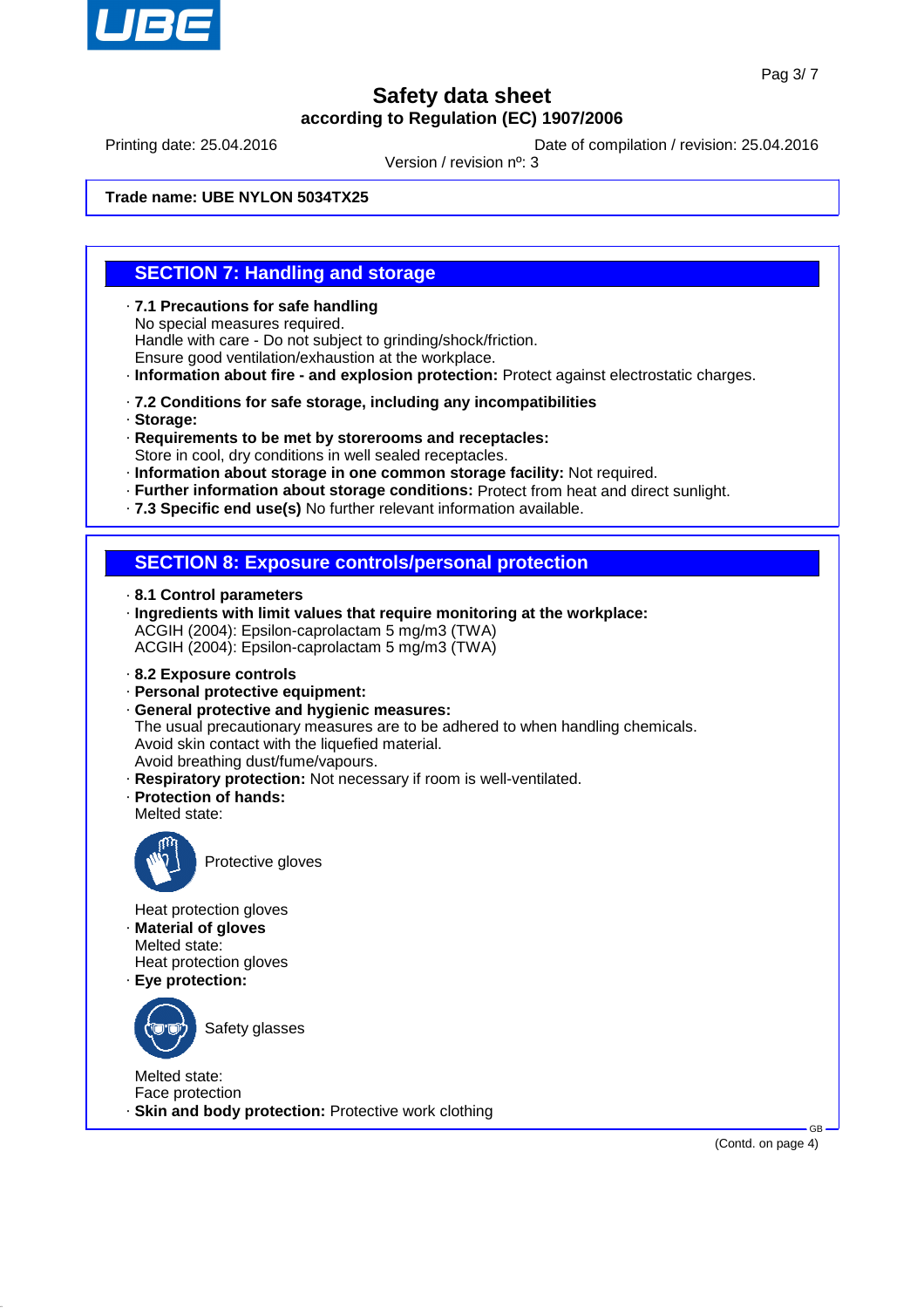

Printing date: 25.04.2016 **Date of compilation / revision: 25.04.2016** 

Version / revision nº: 3

#### **Trade name: UBE NYLON 5034TX25**

| <b>SECTION 9: Physical and chemical properties</b>                                                    |                                                      |  |  |
|-------------------------------------------------------------------------------------------------------|------------------------------------------------------|--|--|
| . 9.1 Information on basic physical and chemical properties<br>· General Information<br>· Appearance: |                                                      |  |  |
| Form:                                                                                                 | <b>Pellets</b>                                       |  |  |
| Colour:                                                                                               | Brown & white                                        |  |  |
| · Odour:                                                                                              | Odourless                                            |  |  |
| Change in condition<br>Melting point/Melting range: approx.190 °C                                     |                                                      |  |  |
| · Flash point:                                                                                        | Not applicable.                                      |  |  |
| · Flammability (solid, gaseous): Product is not flammable.                                            |                                                      |  |  |
| · Ignition temperature                                                                                | >400 °C                                              |  |  |
| Danger of explosion:                                                                                  | Product does not present an explosion hazard.        |  |  |
| · Density at 20 °C:                                                                                   | 1.09-1.19 $g/cm3$                                    |  |  |
| · Solubility in / Miscibility with<br>water:                                                          | Insoluble.                                           |  |  |
| · Solvent content:<br><b>Organic solvents:</b>                                                        | $0.0\%$                                              |  |  |
| Solids content:<br>. 9.2 Other information                                                            | 100.0%<br>No further relevant information available. |  |  |

## **SECTION 10: Stability and reactivity**

- · **10.1 Reactivity** No further relevant information available.
- · **10.2 Chemical stability**
- · **Thermal decomposition / conditions to be avoided:** Stable at environment temperature.
- No decomposition if used according to specifications.
- · **10.3 Possibility of hazardous reactions** No dangerous reactions known.
- · **10.4 Conditions to avoid** No further relevant information available.
- · **10.5 Incompatible materials:** Oxidizing agents, acids, bases and reactive agents.
- · **10.6 Hazardous decomposition products:**
- Carbon monoxide

Carbon dioxide

Hydrogen cyanide (prussic acid)

Ammonia

## **SECTION 11: Toxicological information**

- · **11.1 Information on toxicological effects**
- · **Acute toxicity** Based on available data, the classification criteria are not met.
- · **LD/LC50 values relevant for classification:**

#### **25038-54-4 Polyamide 6**

Oral LD50 3,200 mg/kg (rat)

(Contd. on page 5)

GB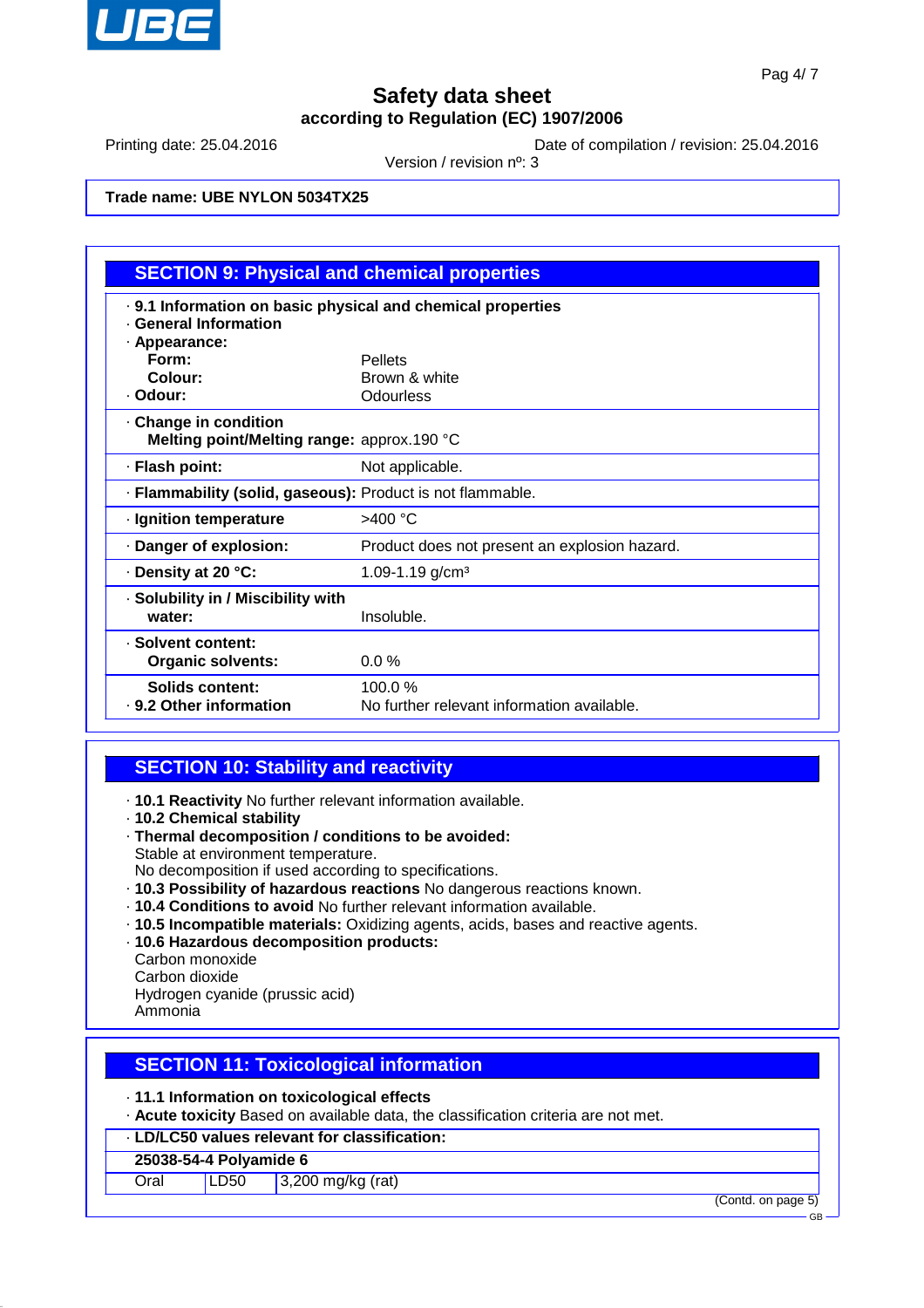

Printing date: 25.04.2016 **Date of compilation / revision: 25.04.2016** 

Version / revision nº: 3

#### **Trade name: UBE NYLON 5034TX25**

|                            | 105-60-2 epsilon-caprolactam solid |                                     |  |  |  |
|----------------------------|------------------------------------|-------------------------------------|--|--|--|
| Oral                       | LD50                               | 1475-1876 mg/kg (rat)               |  |  |  |
| Dermal                     | LD50                               | $ $ >2000 mg/kg (rabbit)            |  |  |  |
|                            |                                    | Inhalative LC50/4 h 8.16 mg/l (rat) |  |  |  |
| · Primary irritant effect: |                                    |                                     |  |  |  |

· **Skin corrosion/irritation** 500 mg/24hrs mild (rabbit)

· **Serious eye damage/irritation** 20 mg/24hrs moderate (rabbit)

· **Respiratory or skin sensitisation** Not sensitizing (guinea pig, maximation test)

· **CMR effects (carcinogenity, mutagenicity and toxicity for reproduction)** Carcinogenicity:Negative (rat)

· **Germ cell mutagenicity** Based on available data, the classification criteria are not met.

· **Carcinogenicity** Based on available data, the classification criteria are not met.

· **Reproductive toxicity** Based on available data, the classification criteria are not met.

· **STOT-single exposure** Based on available data, the classification criteria are not met.

· **STOT-repeated exposure** Based on available data, the classification criteria are not met.

· **Aspiration hazard** Based on available data, the classification criteria are not met.

## **SECTION 12: Ecological information**

· **12.1 Toxicity**

#### · **Aquatic toxicity:**

#### **105-60-2 epsilon-caprolactam solid**

EC50/48 h  $>$  500 mg/l (daphnia magna)

EC50/72 h 130 mg/l (algae)

LC50/96 h 500-1000 mg/l (bluegeil)

- · **12.2 Persistence and degradability** biodegradable
- · **Other information:**

The product is biodegradable.

82% after 14 days (OECD 301C)

90-100% DOC after 28 days (OECD 301 A and B)

- · **12.3 Bioaccumulative potential** No further relevant information available.
- · **12.4 Mobility in soil** No further relevant information available.
- · **12.5 Results of PBT and vPvB assessment**
- · **PBT:** Not applicable.
- · **vPvB:** Not applicable.
- · **12.6 Other adverse effects** No further relevant information available.

## **SECTION 13: Disposal considerations**

- · **13.1 Waste treatment methods**
- · **Recommendation**

Must not be disposed together with household garbage. Do not allow product to reach sewage system.

- · **Uncleaned packaging:**
- · **Recommendation:** Disposal must be made according to official regulations.

(Contd. on page 6)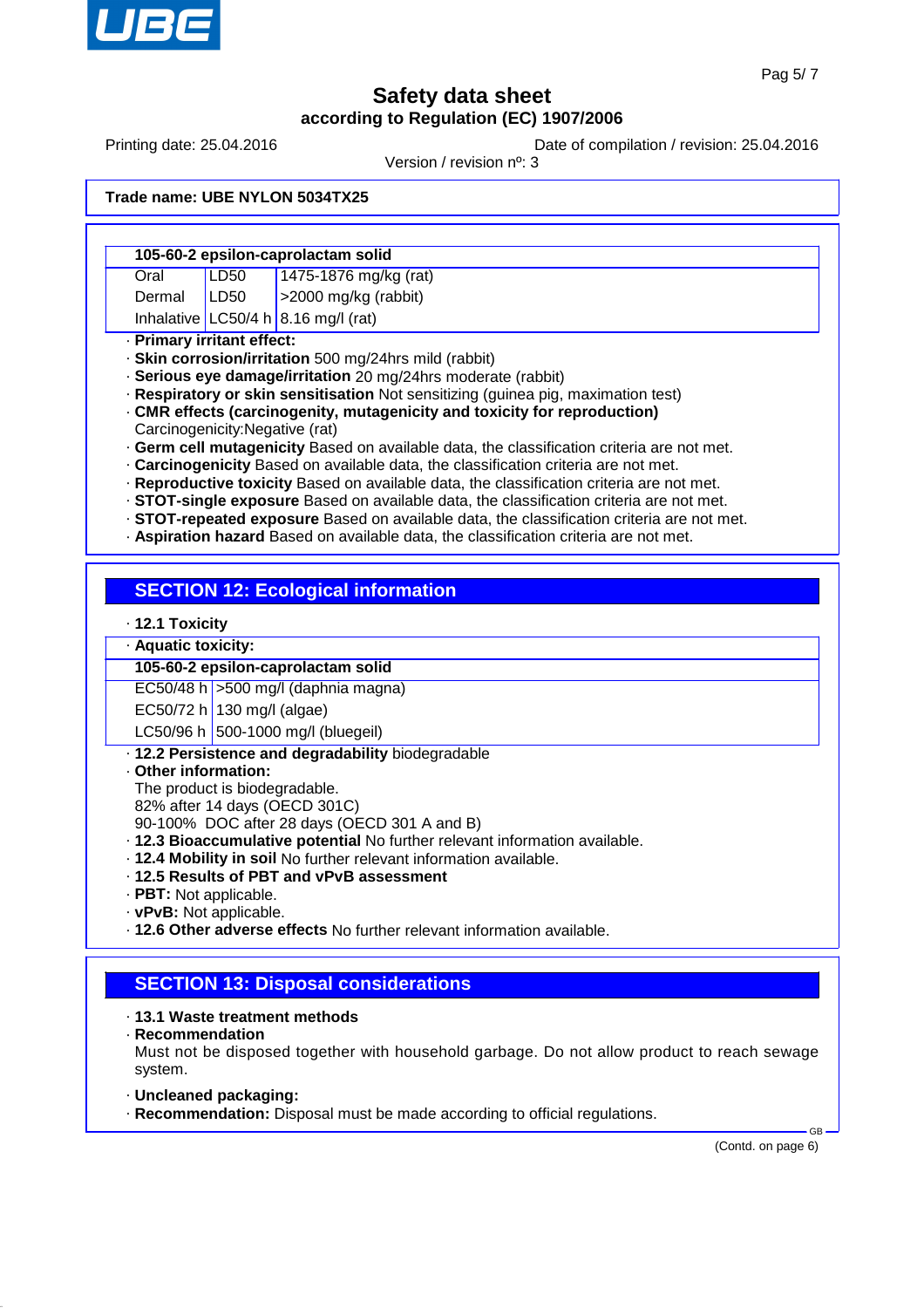

(Contd. on page 7)

GB

# **Safety data sheet according to Regulation (EC) 1907/2006**

Printing date: 25.04.2016 **Date of compilation / revision: 25.04.2016** 

Version / revision nº: 3

### **Trade name: UBE NYLON 5034TX25**

| <b>SECTION 14: Transport information</b>                                     |                 |  |
|------------------------------------------------------------------------------|-----------------|--|
| . 14.1 UN-Number<br>· ADR, ADN, IMDG, IATA                                   | <b>None</b>     |  |
| 14.2 UN proper shipping name<br>· ADR, ADN, IMDG, IATA                       | None            |  |
| . 14.3 Transport hazard class(es)                                            |                 |  |
| · ADR, ADN, IMDG, IATA<br>· Class                                            | None            |  |
| ⋅ 14.4 Packing group<br>· ADR, IMDG, IATA                                    | None            |  |
| . 14.5 Environmental hazards:                                                | Not applicable. |  |
| · 14.6 Special precautions for user                                          | Not applicable. |  |
| · 14.7 Transport in bulk according to Annex II<br>of Marpol and the IBC Code | Not applicable. |  |
| · UN "Model Regulation":                                                     | None            |  |

### **SECTION 15: Regulatory information**

- · **15.1 Safety, health and environmental regulations/legislation specific for the substance or mixture**
- No further relevant information available.
- · **15.2 Chemical safety assessment:** A Chemical Safety Assessment has been carried out.

### **SECTION 16: Other information**

This information is based on our present knowledge. However, this shall not constitute a guarantee for any specific product features and shall not establish a legally valid contractual relationship.

#### · **Relevant phrases**

- H302 Harmful if swallowed.
- H315 Causes skin irritation.
- H319 Causes serious eye irritation.
- H332 Harmful if inhaled.
- H335 May cause respiratory irritation.
- · **Department issuing MSDS:** Product Liability group
- · **Contact:** E-mail: sds.ube.eu@ube.es

Acute Tox. 4: Acute toxicity, Hazard Category 4

· **Abbreviations and acronyms:**

ADR: Accord européen sur le transport des marchandises dangereuses par Route (European Agreement concerning the International Carriage of Dangerous Goods by Road) IMDG: International Maritime Code for Dangerous Goods IATA: International Air Transport Association GHS: Globally Harmonised System of Classification and Labelling of Chemicals EINECS: European Inventory of Existing Commercial Chemical Substances ELINCS: European List of Notified Chemical Substances CAS: Chemical Abstracts Service (division of the American Chemical Society) LC50: Lethal concentration, 50 percent LD50: Lethal dose, 50 percent PBT: Persistent, Bioaccumulative and Toxic vPvB: very Persistent and very Bioaccumulative